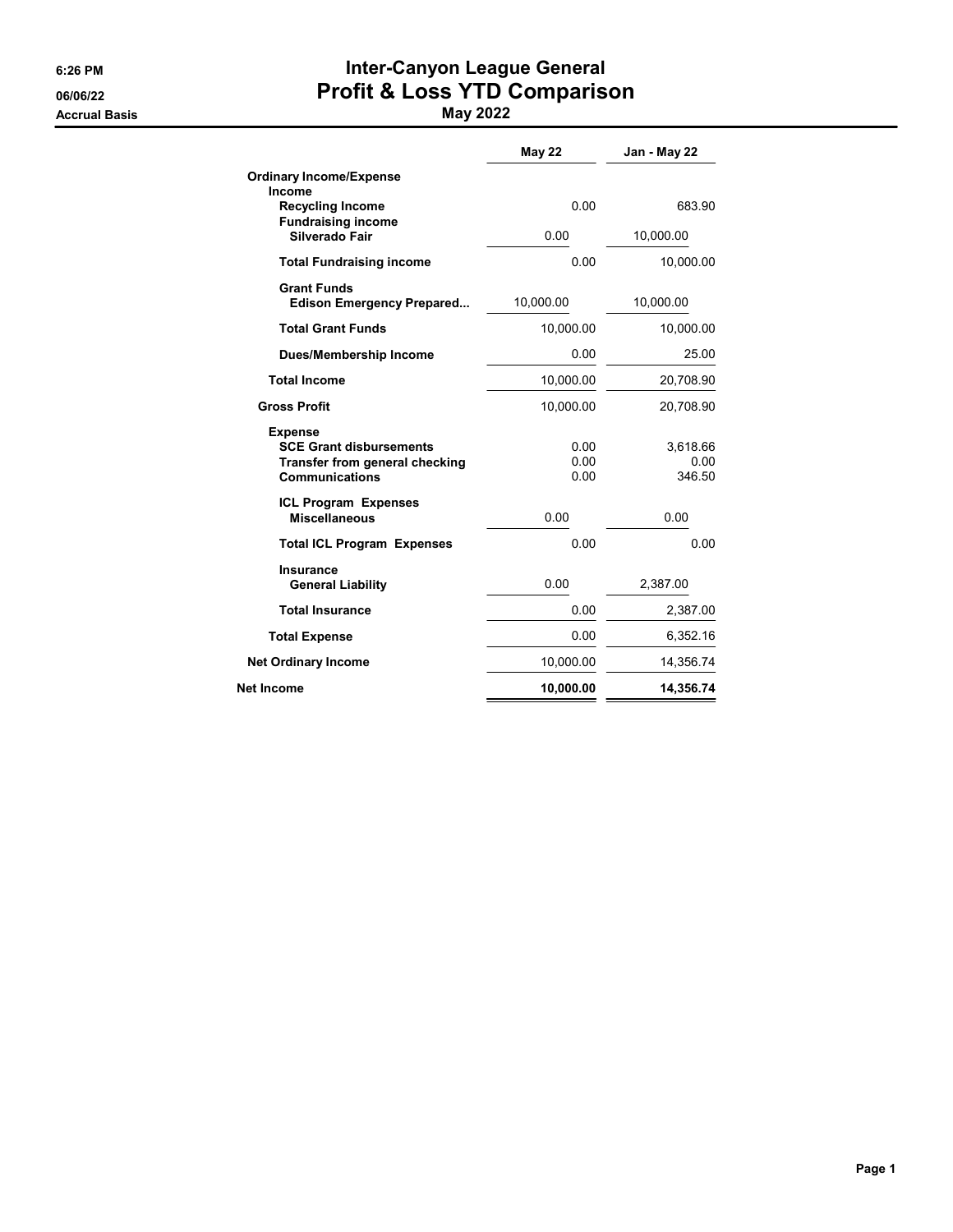## 6:27 PM **Inter-Canyon League General** 06/06/22 Balance Sheet Accrual Basis **Accrual Basis** As of May 31, 2022

|                                                                                                                                                                                                                | May 31, 22                                                            |
|----------------------------------------------------------------------------------------------------------------------------------------------------------------------------------------------------------------|-----------------------------------------------------------------------|
| <b>ASSETS</b><br><b>Current Assets</b>                                                                                                                                                                         |                                                                       |
| <b>Checking/Savings</b><br><b>Bond Fire Grant</b><br><b>Pioneer Acct SV - Resricted</b><br><b>BofA Checking</b>                                                                                                | 104.98<br>285.78                                                      |
| Edison Emergency Preparedn<br><b>CFF Grant</b><br><b>SCE Grant Medical Team</b><br><b>Bank Reserve History Committ</b><br><b>B</b> of A Restricted<br><b>BofA Checking - Other</b>                             | 10,000.00<br>-244.51<br>$-2.59$<br>4,048.27<br>12,450.21<br>24,223.53 |
| <b>Total BofA Checking</b>                                                                                                                                                                                     | 50,474.91                                                             |
| <b>Total Checking/Savings</b>                                                                                                                                                                                  | 50,865.67                                                             |
| <b>Total Current Assets</b>                                                                                                                                                                                    | 50,865.67                                                             |
| <b>Fixed Assets</b><br><b>Equipment</b><br><b>CFF Repeater Grant</b><br><b>Accumulated Depreciation</b><br><b>Comm on C&amp;F Purchases</b><br><b>OC Comm Foundation Purchases</b><br><b>Equipment - Other</b> | 9,244.51<br>$-12,579.77$<br>8,088.53<br>4,029.01<br>517.39            |
| <b>Total Equipment</b>                                                                                                                                                                                         | 9,299.67                                                              |
| <b>Total Fixed Assets</b>                                                                                                                                                                                      | 9,299.67                                                              |
| <b>Other Assets</b><br>Due from Santiago Fire Relief                                                                                                                                                           | 717.06                                                                |
| <b>Total Other Assets</b>                                                                                                                                                                                      | 717.06                                                                |
| <b>TOTAL ASSETS</b>                                                                                                                                                                                            | 60,882.40                                                             |
| <b>LIABILITIES &amp; EQUITY</b><br>Equity<br><b>Opening Bal Equity</b>                                                                                                                                         | 179.73                                                                |
| <b>Unrestricted Net Assets</b><br><b>Net Income</b>                                                                                                                                                            | 46,345.93<br>14,356.74                                                |
| <b>Total Equity</b>                                                                                                                                                                                            | 60,882.40                                                             |
| TOTAL LIABILITIES & EQUITY                                                                                                                                                                                     | 60,882.40                                                             |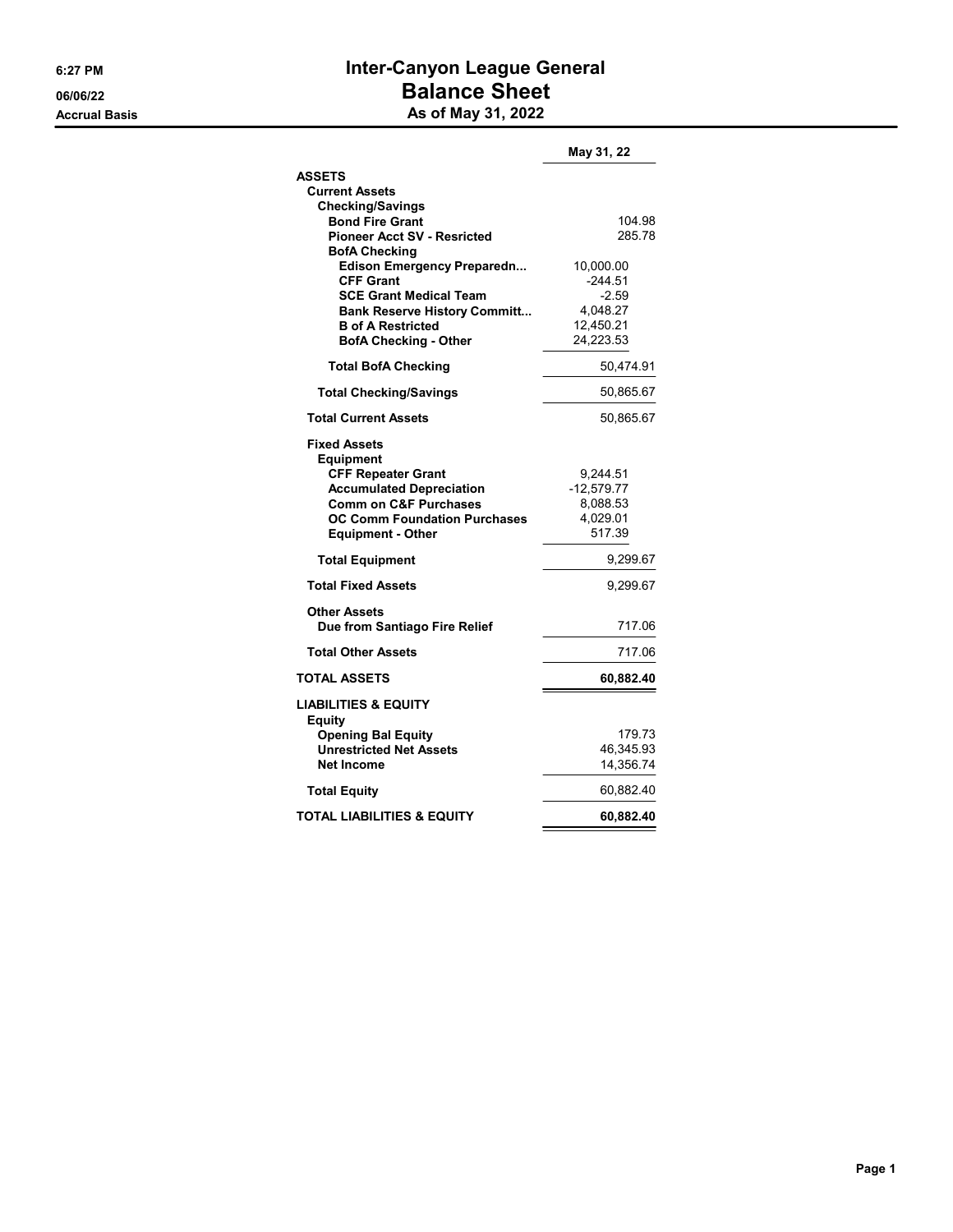#### 6:32 PM Canyon Watch 06/06/22 **Profit & Loss YTD Comparison** Cash Basis May 2022

|                                                                      | May 22 | Jan - May 22 |
|----------------------------------------------------------------------|--------|--------------|
| Income<br><b>Canyon Watch</b><br><b>Contributions Received</b>       | 0.00   | 2,500.00     |
| <b>Total Canyon Watch</b>                                            | 0.00   | 2,500.00     |
| <b>Total Income</b>                                                  | 0.00   | 2,500.00     |
| <b>Expense</b><br><b>Canyon Watch Expenses</b><br>Repeater equipment | 0.00   | 1.383.82     |
| <b>Total Canyon Watch Expen</b>                                      | 0.00   | 1,383.82     |
| <b>Total Expense</b>                                                 | 0.00   | 1,383.82     |
| Net Income                                                           | 0.00   | 1,116.18     |
|                                                                      |        |              |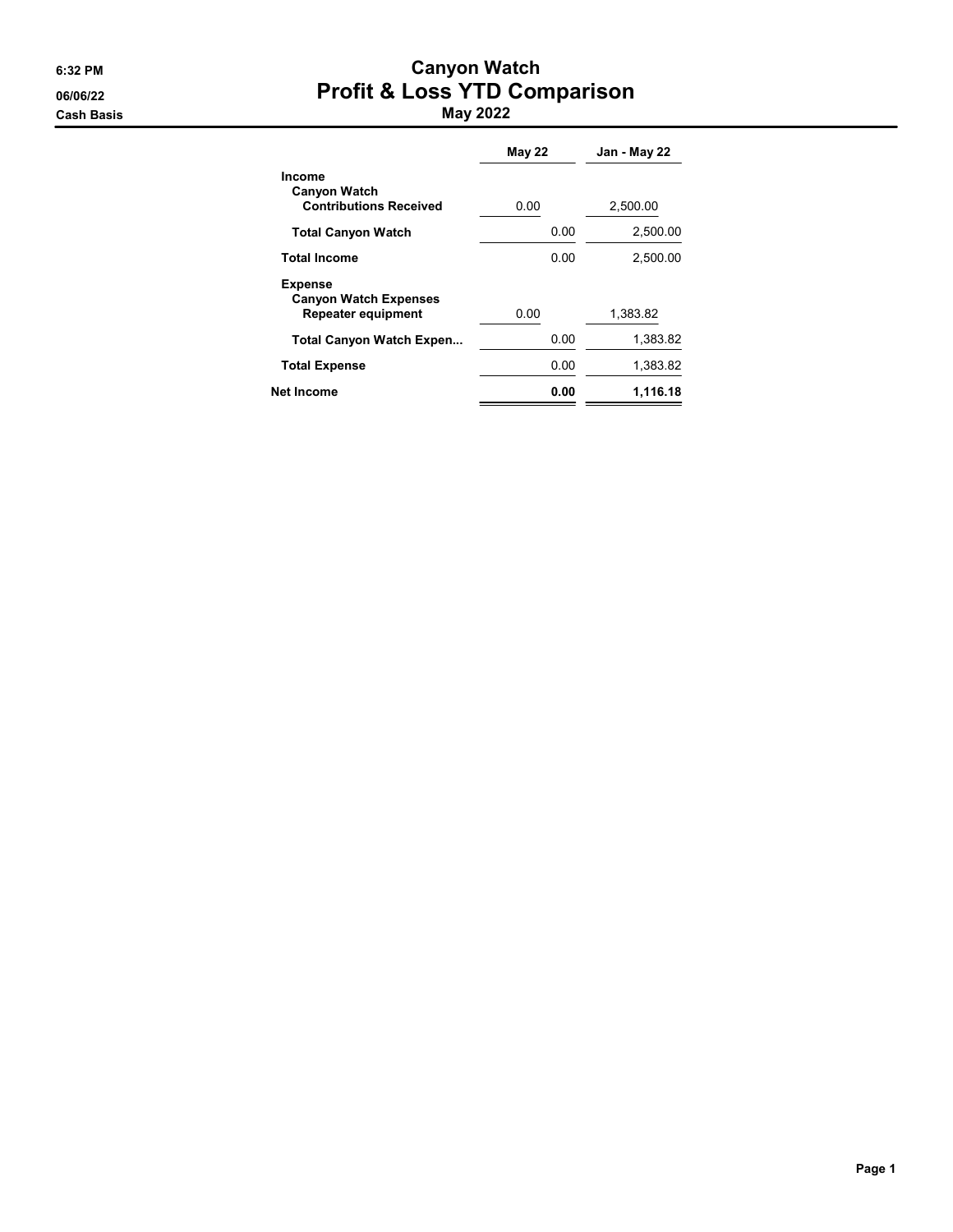### 6:32 PM Canyon Watch 06/06/22 Balance Sheet Cash Basis **As of May 31, 2022**

| <b>ASSETS</b><br><b>Current Assets</b><br><b>Checking/Savings</b><br><b>BofA</b> - Checking<br><b>Gene Robinson Memorial Fund</b><br><b>BofA</b> - Checking - Other | 800.00<br>4,542.17   |
|---------------------------------------------------------------------------------------------------------------------------------------------------------------------|----------------------|
| <b>Total BofA - Checking</b>                                                                                                                                        | 5.342.17             |
| <b>Total Checking/Savings</b>                                                                                                                                       | 5,342.17             |
| <b>Total Current Assets</b>                                                                                                                                         | 5,342.17             |
| <b>TOTAL ASSETS</b>                                                                                                                                                 | 5,342.17             |
| <b>LIABILITIES &amp; EQUITY</b><br>Equity<br><b>Unrestricted Net Assets</b><br><b>Net Income</b>                                                                    | 4,225.99<br>1.116.18 |
| <b>Total Equity</b>                                                                                                                                                 | 5,342.17             |
| <b>TOTAL LIABILITIES &amp; EQUITY</b>                                                                                                                               | 5.342.17             |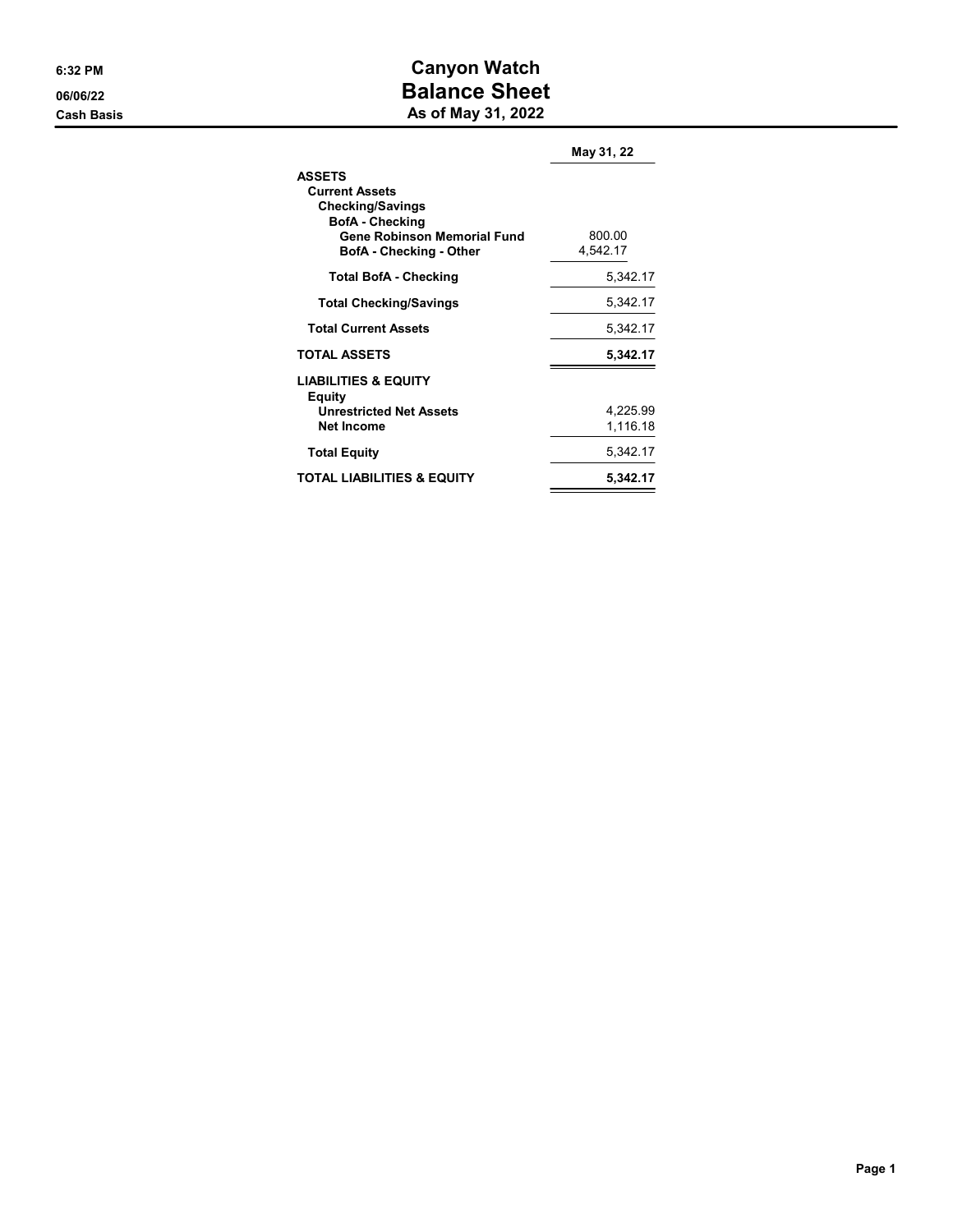Accrual Basis May 2022

# 6:51 PM Friends of Silverado Library 06/06/22 **Profit & Loss YTD Comparison**

|                                                                                          | <b>May 22</b>  | Jan - May 22     |
|------------------------------------------------------------------------------------------|----------------|------------------|
| <b>Ordinary Income/Expense</b><br>Income                                                 |                |                  |
| <b>Donation</b><br><b>Fundraising Income</b>                                             | 0.00           | 100.00           |
| <b>Used book sales</b>                                                                   | 0.00           | 79.00            |
| <b>Total Fundraising Income</b>                                                          | 0.00           | 79.00            |
| <b>Total Income</b>                                                                      | 0.00           | 179.00           |
| <b>Expense</b><br><b>Activities Costs</b>                                                |                |                  |
| <b>Community Events</b>                                                                  | 0.00           | 100.00           |
| <b>Total Activities Costs</b>                                                            | 0.00           | 100.00           |
| <b>Library/Office Expenses</b><br><b>Office Supplies</b><br>Library/Office Expenses - Ot | 0.00<br>317.85 | 200.00<br>317.85 |
| <b>Total Library/Office Expenses</b>                                                     | 317.85         | 517.85           |
| <b>Total Expense</b>                                                                     | 317.85         | 617.85           |
| <b>Net Ordinary Income</b>                                                               | $-317.85$      | -438.85          |
| <b>Other Income/Expense</b>                                                              |                |                  |
| Other Income<br><b>Interest Income</b>                                                   | 0.10           | 0.51             |
| <b>Total Other Income</b>                                                                | 0.10           | 0.51             |
| <b>Net Other Income</b>                                                                  | 0.10           | 0.51             |
| <b>Net Income</b>                                                                        | $-317.75$      | $-438.34$        |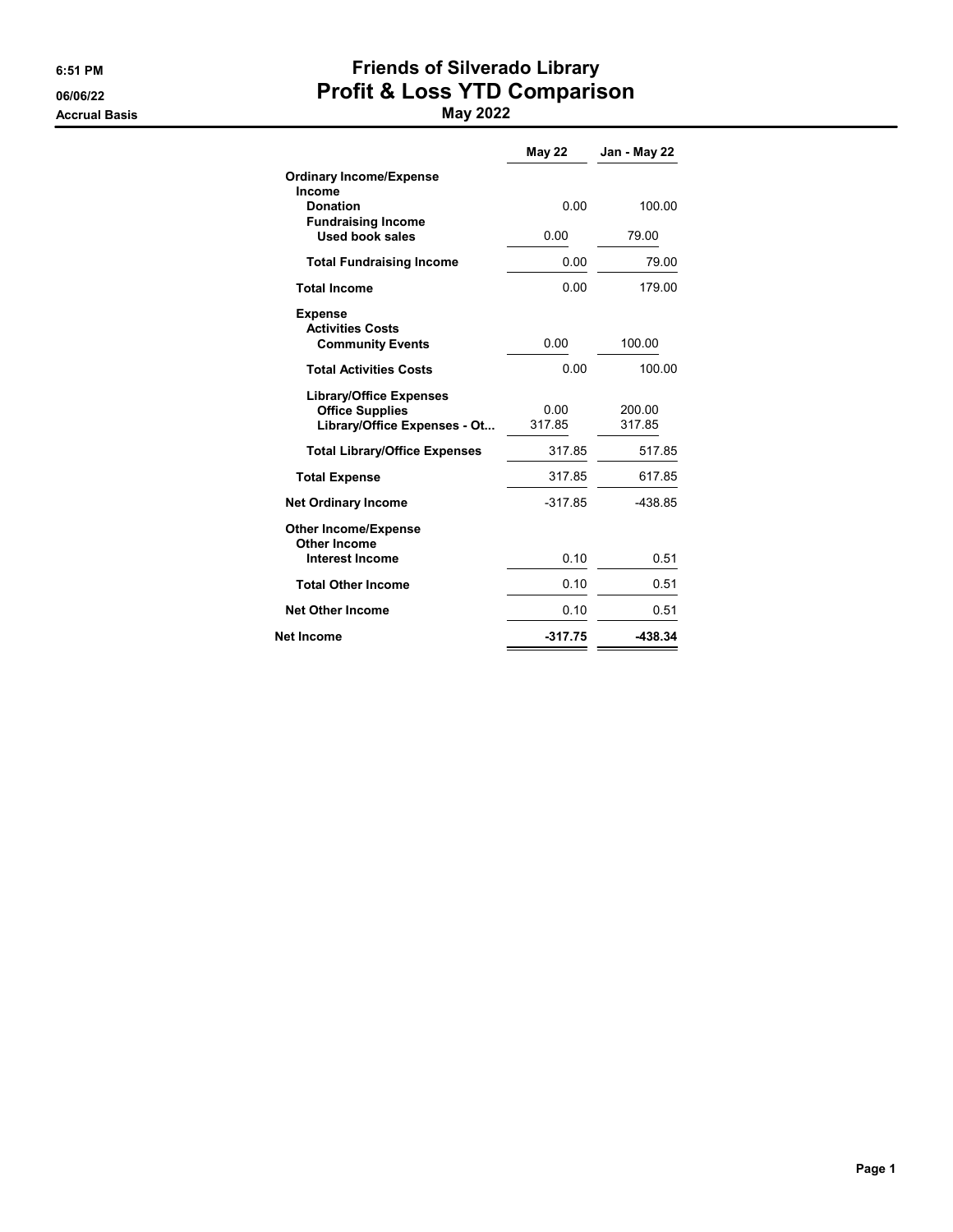# 6:51 PM Friends of Silverado Library 06/06/22 Balance Sheet Cash Basis **As of May 31, 2022**

|                                                                        | May 31, 22                      |
|------------------------------------------------------------------------|---------------------------------|
| <b>ASSETS</b><br><b>Current Assets</b><br><b>Checking/Savings</b>      |                                 |
| <b>Petty Cash</b><br><b>BofA</b> - Checking<br><b>BofA - Liquid CD</b> | 75.00<br>38,008.00<br>12.200.42 |
| <b>Total Checking/Savings</b>                                          | 50,283.42                       |
| <b>Accounts Receivable</b><br><b>Accounts Receivable</b>               | $-700.00$                       |
| <b>Total Accounts Receivable</b>                                       | $-700.00$                       |
| <b>Total Current Assets</b>                                            | 49,583.42                       |
| <b>Fixed Assets</b><br><b>Storage Trailer</b>                          | 1,000.00                        |
| <b>Total Fixed Assets</b>                                              | 1,000.00                        |
| <b>TOTAL ASSETS</b>                                                    | 50,583.42                       |
| <b>LIABILITIES &amp; EQUITY</b><br>Equity                              |                                 |
| <b>Unrestricted Net Assets</b>                                         | 51,021.76                       |
| <b>Net Income</b>                                                      | -438.34                         |
| <b>Total Equity</b>                                                    | 50,583.42                       |
| TOTAL LIABILITIES & EQUITY                                             | 50,583.42                       |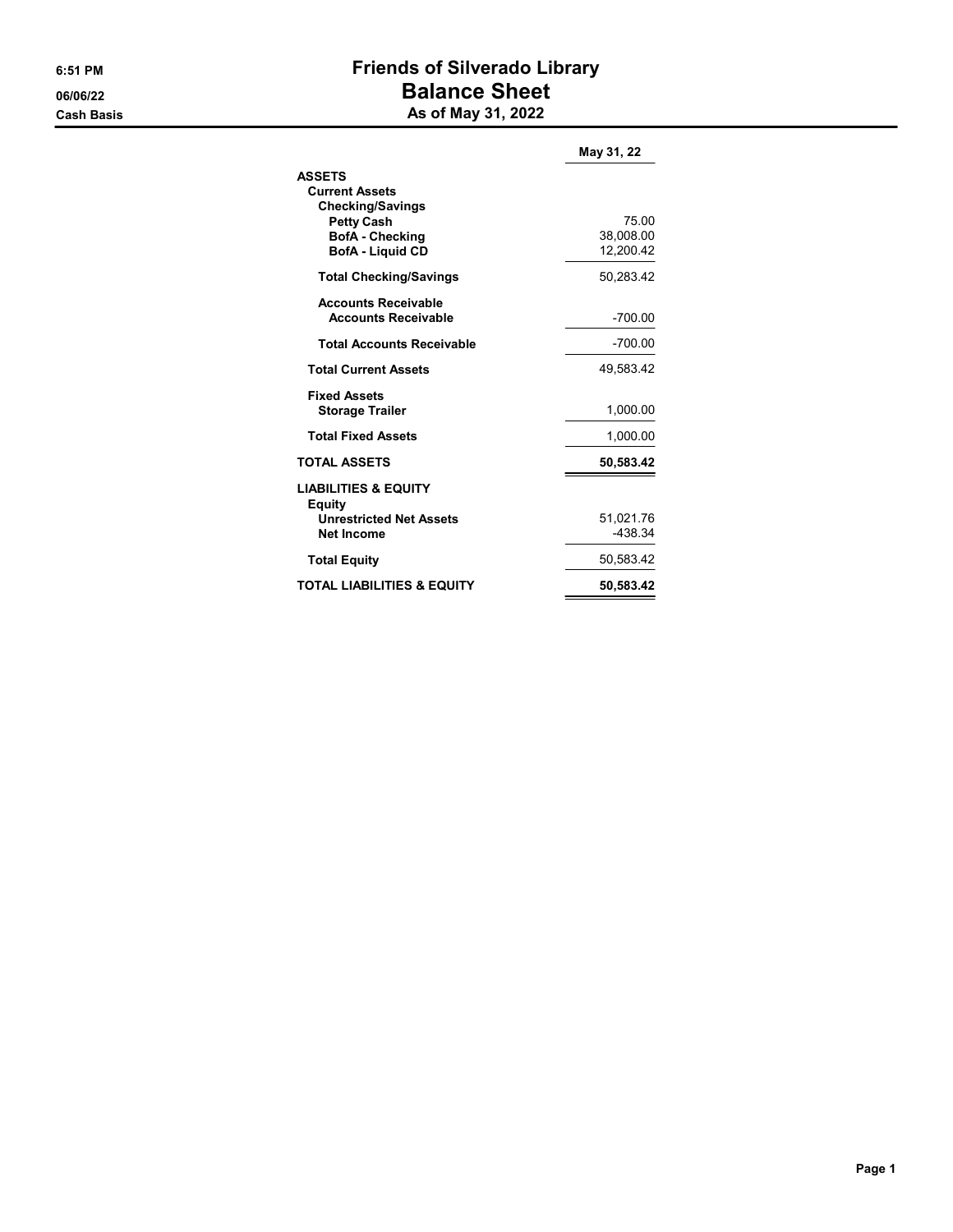#### 6:49 PM Santiago Fire Relief Fund 06/06/22 **Profit & Loss YTD Comparison** Cash Basis May 2022

|                                                                                                                               | <b>May 22</b> | Jan - May 22 |
|-------------------------------------------------------------------------------------------------------------------------------|---------------|--------------|
| <b>Ordinary Income/Expense</b><br><b>Expense</b><br><b>Cash Distributions</b><br><b>Winter Storm</b><br><b>Infrastructure</b> | 0.00          | 2,295.00     |
| <b>Total Winter Storm</b>                                                                                                     | 0.00          | 2.295.00     |
| <b>Total Cash Distributi</b>                                                                                                  | 0.00          | 2,295.00     |
| <b>Total Expense</b>                                                                                                          | 0.00          | 2,295.00     |
| <b>Net Ordinary Income</b>                                                                                                    | 0.00          | $-2,295.00$  |
| <b>Net Income</b>                                                                                                             | 0.00          | $-2.295.00$  |